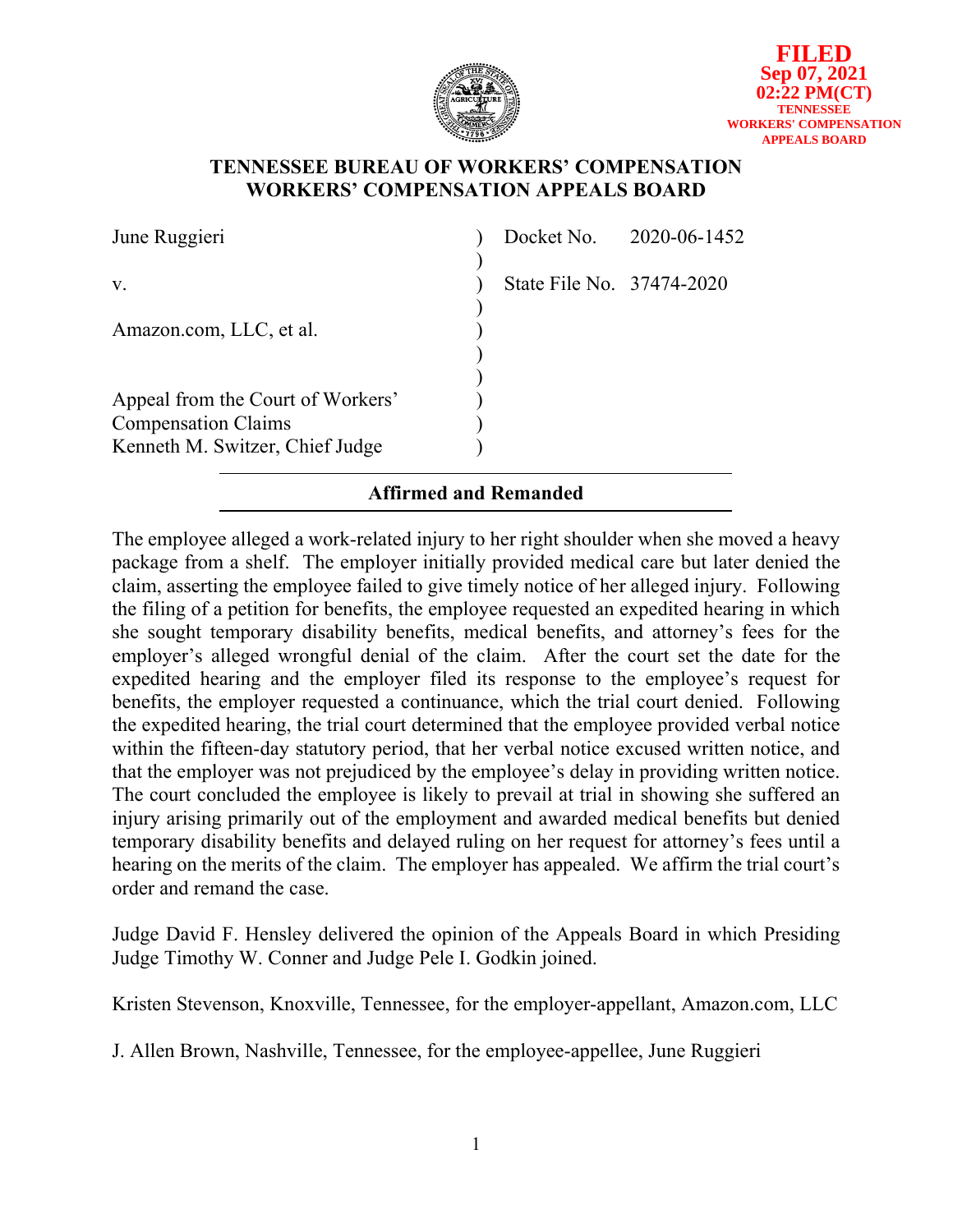#### **Factual and Procedural Background**

June Ruggieri ("Employee") worked the night shift at Amazon.com, LLC ("Employer"), as a package handler. On the evening of Tuesday May 5, 2020, Employee was moving a package that she estimated weighed "about forty pounds" from a shelf at eye level. As she lowered the package, she felt a tearing sensation in her right shoulder. She continued working her shift, relying more on her left arm, and testified that her shoulder continued to hurt after she completed her shift and that it "was really, really painful" when she got home. She returned to work Wednesday evening but asked to leave early due to continuing shoulder pain after noticing Employer "had extra people" available for the shift. She was not scheduled to return to work until the following Saturday evening and testified her shoulder continued to hurt throughout her time way from work. She said she did not tell anyone at work about her shoulder pain on Tuesday evening or the following evening when she left early because she thought it was going to get better.

Employee returned to her regular night shift on Saturday, May 9. She testified she saw "Donna," who she identified as "the person overseeing [her] work the day [she] left early," adding that Donna asked her why she left early on Wednesday. According to Employee, she told Donna she left early because she "had been hurt the night before and there were people [present], so [she] didn't see any harm in going home early." She described the person who directs the work around the conveyer line where she was working as the "line lead," adding that "the only people assigned as line leads were learning ambassadors" who wear vests identifying them as such. She said Donna was the "learning ambassador" on the line she was working when she went home early on Wednesday.

Employee testified that she thought she worked the five-day shift the following week and that she relied on her left arm much more than she usually would. She said that during the week of May 16-21, Ruchika, another learning ambassador, saw her struggling to pull something across the floor with her left arm and asked if she needed help. Employee testified she told Ruchika she needed help because she had injured her arm and "was concerned that it was going to end up being a Workers' Comp case." Employee said that no workers' compensation paperwork was initiated and that her shoulder continued to bother her. Several days later she called Employer's "dial-a-doc" and "spoke to them about [her] shoulder," adding that she was told to "go right away to a doctor." She then called a walk-in medical facility near her home, telling them she hurt her shoulder at work and wanted to know if she could be seen. Employee said she was told they could not see her because she "got hurt at work." As a result, she said that when she reported for her shift on Saturday May 23, she spoke to Dianna, the shift assistant, and explained that she could not see a doctor unless she filed a workers' compensation claim, adding that she "didn't want to" but had to "file a Workers' Comp claim."

According to Employee, she was told to see her manager, Trevia, but stated that Trevia was not available until the following day. Employee testified she reported her injury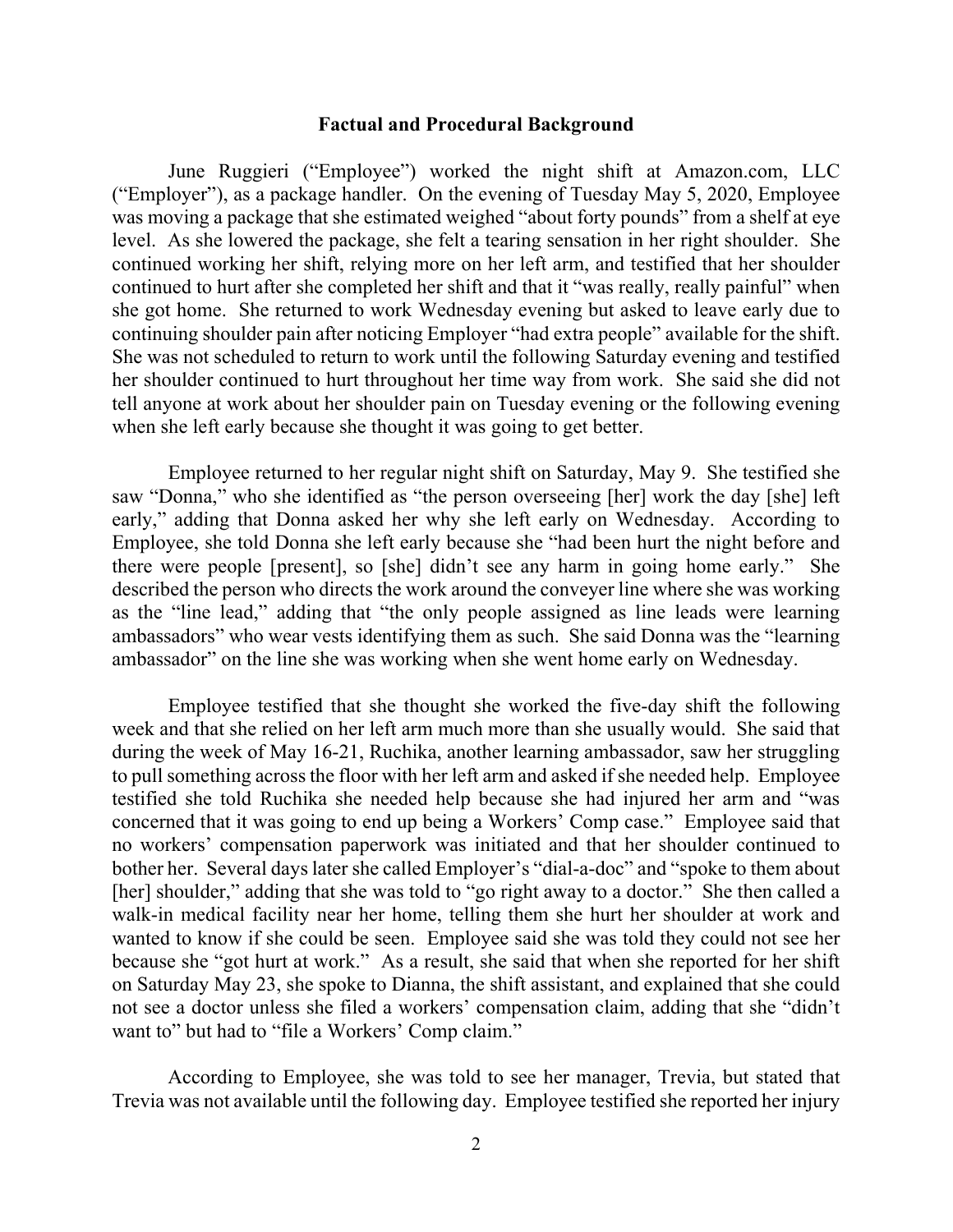to Trevia at her lunch break a few minutes before midnight on May 24 but did not complete the written report until the morning of May 25. When asked why she identified the date and time of her injury on the report as 10:00 p.m. on May 7 when she would not have been working, she said it was "[j]ust a mistake," adding that she "didn't have a calendar." Asked why she indicated on the report that the date the incident was reported was May 25, she said she completed the report on the morning of May 25 and that she thought that was the date the report was requesting.

Employee testified that Employer sent her to a nearby emergency room that evening and that she was taken off work until she could see a doctor. She described difficulties getting in to see a doctor, stating she missed several days of work before she eventually "went back to work without permission because [she] couldn't see the doctor." Employer provided Employee a panel of doctors on June 2 from which she selected Dr. Harold Nevels at Concentra. Employee saw Dr. Nevels on five occasions in June 2020. Dr. Nevels recommended physical therapy at the initial visit, but physical therapy was never authorized. At the third visit, Dr. Nevels made a referral to Dr. Kyle Joyner, an orthopedic surgeon, stating in his report that he would "like to have Dr. Joyner . . . evaluate this case and assume management." At the following visit, Dr. Nevels noted that his recommendation for physical therapy as well as his referral to Dr. Joyner were still pending. The report of Employee's final visit with Dr. Nevels on June 29 noted that physical therapy and an orthopedic referral had been made, "but neither [had] been scheduled."

Employer submitted a Notice of Denial of Claim dated July 2, 2020, which indicated the basis for denial was "Late Report." Employee continued working and eventually saw Dr. Joyner on her own in March 2021. Dr. Joyner ordered an MRI, which indicated Employee had a right-shoulder full thickness tear of the anterior supraspinatus tendon for which Dr. Joyner recommended surgical repair. Employee's counsel subsequently sent a letter to Dr. Joyner requesting his medical opinion as to whether the right shoulder condition for which he was treating Employee was "more than 50% related to her on the job injury at [Employer] in May of 2020." Dr. Joyner checked "[y]es," explaining the injury was "likely secondary to" the lifting incident Employee had described.

Employee filed a petition for benefits in September 2020. On March 20, 2021, Employee filed a request for an expedited hearing in which she sought temporary disability and medical benefits as well as attorney's fees for Employer's allegedly wrongful denial of her claim. At an April 19 pretrial hearing, the court set an in-person hearing for June 8, 2021. On May 24, Employer filed a response to Employee's hearing request in which Employer noted that Employee's claim had been denied "for failure to give proper statutory notice of her alleged injury." The response additionally asserted "there is no proof that Employee sustained an injury primarily arising out of the employment or an aggravation of a pre-existing condition that primarily arises out of the employment."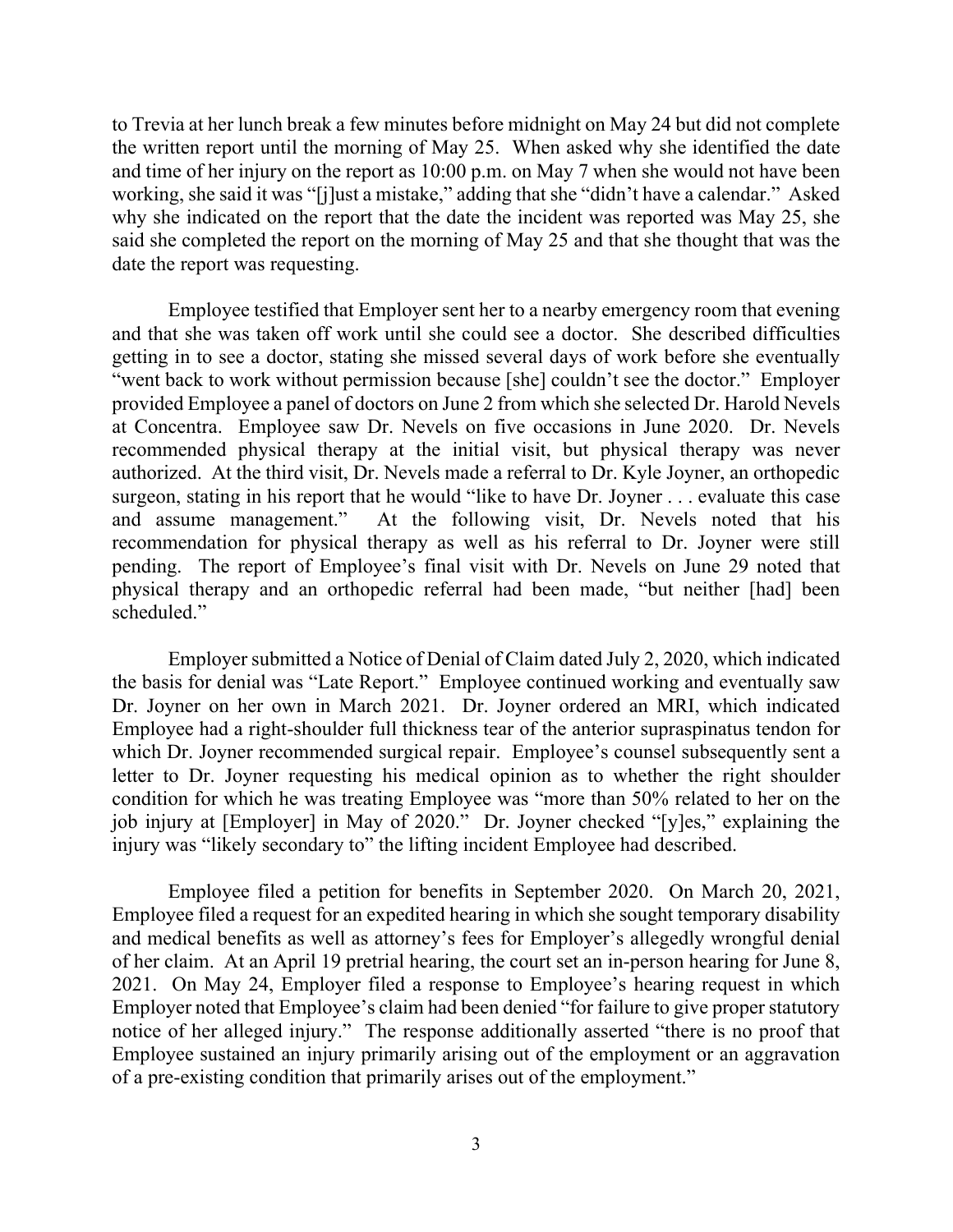On May 28, Employer filed a motion to continue the June 8 hearing "to allow [Employer] to obtain an independent medical examination (IME) and question and/or cross-examine Dr. Joyner whose medical records and opinions have recently been submitted." The motion asserted that Employee failed to submit supporting documents with her request for a hearing as required by applicable rules and that she did not file her "Rule 72 Declaration with exhibits" until April 9, 2021. Further, the motion asserted Employer received Employee's responses to discovery on May 21, which identified a medical provider who previously performed surgery for a pre-existing right shoulder condition. Finally, the motion asserted that Employee had recently undergone surgery by Dr. Joyner for her alleged work-related right shoulder injury and that a continuance would, therefore, not delay medical treatment alleged to be related to the work injury.

The trial court heard arguments on Employer's motion to continue and denied the motion immediately prior to conducting the June 8 expedited hearing, concluding there was "no good cause to continue the hearing." The court noted that Employer received Dr. Joyner's records on May 21 and had been aware of compensability and medical causation issues since at least February 2021.

Turning to the request for temporary disability and medical benefits, the court first addressed the notice issue, concluding that Employee "credibly testified that she gave notice of her injury to Donna on May 9 and Ruchika on May 19" and that those individuals were reasonably believed by Employee to have "charge" to assist her. Further, the court noted that when these individuals did not complete paperwork to initiate a workers' compensation claim, Employee "called [Employer's] 'Dial-A-Doc' on May 22 and notified her shift manager on May 25 and completed a written first report," adding that Employer "did not contravene this testimony." The court concluded that Employee's conversations with Donna and Ruchika provided actual notice within the fifteen-day statutory period and that Employee's conversations with these two individuals "were a reasonable excuse for the failure to give written notice within fifteen days." Moreover, the court concluded there was no prejudice to Employer and "no proof of how a delay in treatment from [the date of injury] through May 25 hampered its investigation."

Addressing Employer's assertion that Employee did not suffer an injury arising primarily out of the employment, the court concluded that Dr. Joyner's opinion that Employee's shoulder condition was "more than 50% related" to her on the job injury "coincide[d] with [Employee's] description of how she became injured." In addition, the court noted that Dr. Nevels was an authorized physician and completed a form at Employer's request on which he checked a box characterizing the injury as "work-related." Stating that Employer "offered no contrary medical proof," the court concluded Employee was "likely to show at a hearing on the merits that she suffered an injury arising primarily from employment."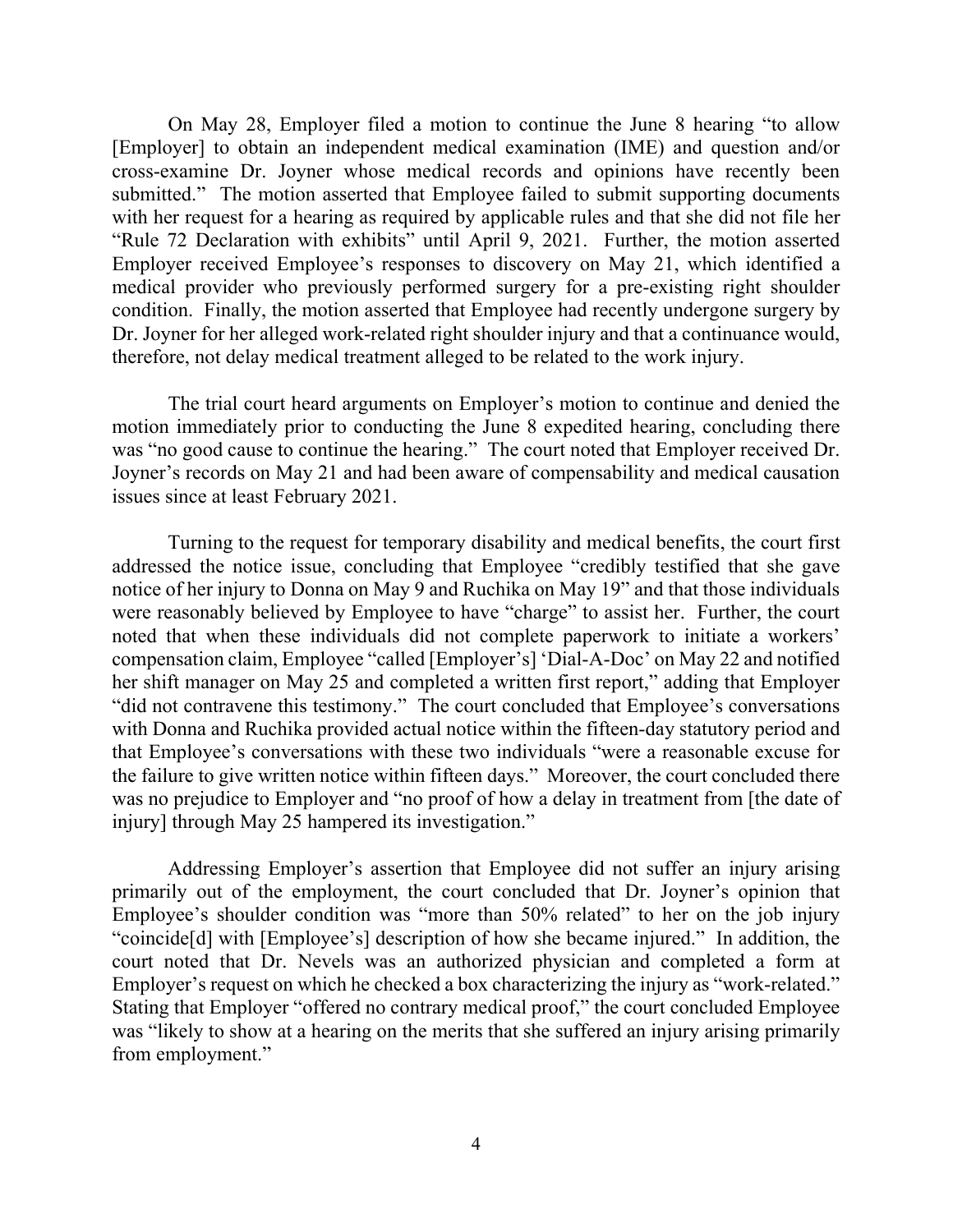Further, the court determined that Dr. Nevels was an authorized physician and that he referred Employee to Dr. Joyner, noting that Employer "ignored the referrals" and "failed to either offer a timely panel of orthopedists or authorize treatment with Dr. Joyner." The court concluded that Employer "took a deliberate risk, and now it must bear the consequences." The court ordered Employer to provide medical treatment with Dr. Joyner as the authorized physician. In addition, the court determined that Employee had not established entitlement to temporary disability benefits and denied those benefits "at this time." Finally, the court held Employee's request for attorney's fees in abeyance. Employer has appealed.

## **Standard of Review**

The standard we apply in reviewing a trial court's decision presumes that the court's factual findings are correct unless the preponderance of the evidence is otherwise. *See* Tenn. Code Ann. § 50-6-239(c)(7) (2020). When the trial judge has had the opportunity to observe a witness's demeanor and to hear in-court testimony, we give considerable deference to factual findings made by the trial court. *Madden v. Holland Grp. of Tenn., Inc.*, 277 S.W.3d 896, 898 (Tenn. 2009). However, "[n]o similar deference need be afforded the trial court's findings based upon documentary evidence." *Goodman v. Schwarz Paper Co.*, No. W2016-02594-SC-R3-WC, 2018 Tenn. LEXIS 8, at \*6 (Tenn. Workers' Comp. Panel Jan. 18, 2018). Similarly, the interpretation and application of statutes and regulations are questions of law that are reviewed *de novo* with no presumption of correctness afforded the trial court's conclusions. *See Mansell v. Bridgestone Firestone N. Am. Tire, LLC*, 417 S.W.3d 393, 399 (Tenn. 2013). We are also mindful of our obligation to construe the workers' compensation statutes "fairly, impartially, and in accordance with basic principles of statutory construction" and in a way that does not favor either the employee or the employer. Tenn. Code Ann. § 50-6-116 (2020).

## **Analysis**

Employer's notice of appeal and its brief on appeal list five issues for review. However, in its brief, Employer addresses only three of the issues, which we have restated as follows:

- (1) Whether the trial court erred in concluding Employee provided notice of her alleged injury in accordance with Tennessee Code Annotated section  $50-6-201(a)(1);$
- (2) Whether the trial court abused its discretion in denying Employer's motion to continue the expedited hearing; and
- (3) Whether the trial court abused its discretion in allowing Dr. Joyner's medical records into evidence over Employer's objection.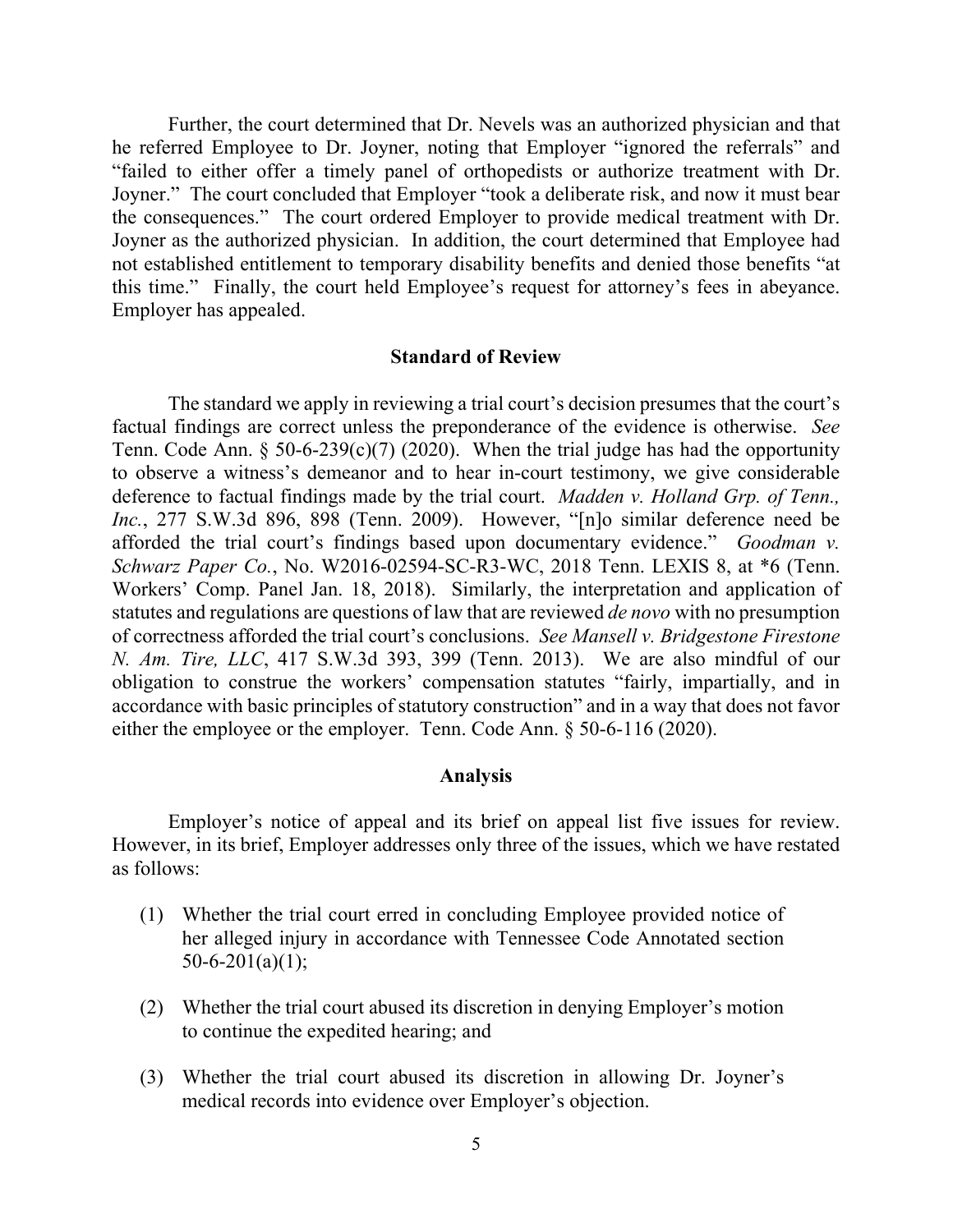Moreover, Employer's assertion that the trial court erred in denying its motion to continue the expedited hearing is based on the court's consideration of Dr. Joyner's medical records at the expedited hearing. Accordingly, we have addressed the second and third issues together. Employer failed to address the remaining issues identified in its notice of appeal and brief, and we treat those issues as having been waived by Employer. *See Moore & Seiferth v. Ingles Markets, Inc.*, Nos. 2015-02-0183 & 2015-02-0193, 2015 TN Wrk. Comp. App. Bd. LEXIS 54, at \*4 (Tenn. Workers' Comp. App. Bd. Nov. 4, 2015).

## *Notice of the Injury*

Tennessee Code Annotated section 50-6-201(a)(1) (2020) provides that an injured employee "shall, immediately upon the occurrence of an injury, or as soon thereafter as is reasonable and practicable, give or cause to be given to the employer who has no actual notice, written notice of the injury." This section provides that "[n]o compensation shall be payable under this chapter, unless the written notice is given to the employer within fifteen (15) days after the occurrence of the accident, unless reasonable excuse for failure to give the notice is made to the satisfaction of the tribunal to which the claim for compensation may be presented." *Id.* In addition, section 50-6-201(3) provides that "[n]o defect or inaccuracy in the notice shall be a bar to compensation, unless the employer can show, to the satisfaction of the workers' compensation judge before which the matter is pending, that the employer was prejudiced by the failure to give the proper notice, and then only to the extent of the prejudice."

In this case, Employee testified she did not tell anyone about "what happened" the day of the incident or the following day when she left early because she thought her shoulder was going to get better. She testified she told Donna about the incident the next day and Ruchika the following week and that she told Ruchika she "was concerned that it was going to be a Workers' Comp case." Employer offered no evidence contradicting Employee's testimony that she told Donna or Ruchika about being injured or suggesting that these individuals were not appropriate Employer representatives to whom notice of a work injury could be given. The trial court determined that Employee "credibly testified that she gave notice of her injury to Donna on May 9 and Ruchika on May 19" and that Employee's understanding of their roles "caused [Employee] to reasonably believe they had 'charge' to assist her."

Employee further testified that, after telling Donna and Ruchika that she was injured, no workers' compensation paperwork was initiated and that sometime between May 21 and May 23 she called Employer's "dial-a-doc" regarding her shoulder, adding that she was told to "go right away to a doctor." After she was unable to schedule an appointment at a walk-in facility, Employee told a shift assistant on May 23 that she needed to file a workers' compensation claim so she could see a doctor. She testified her manager was not at the facility that day and that she reported her injury to her manager sometime before midnight on May 24 and completed "paperwork" reporting the injury on May 25.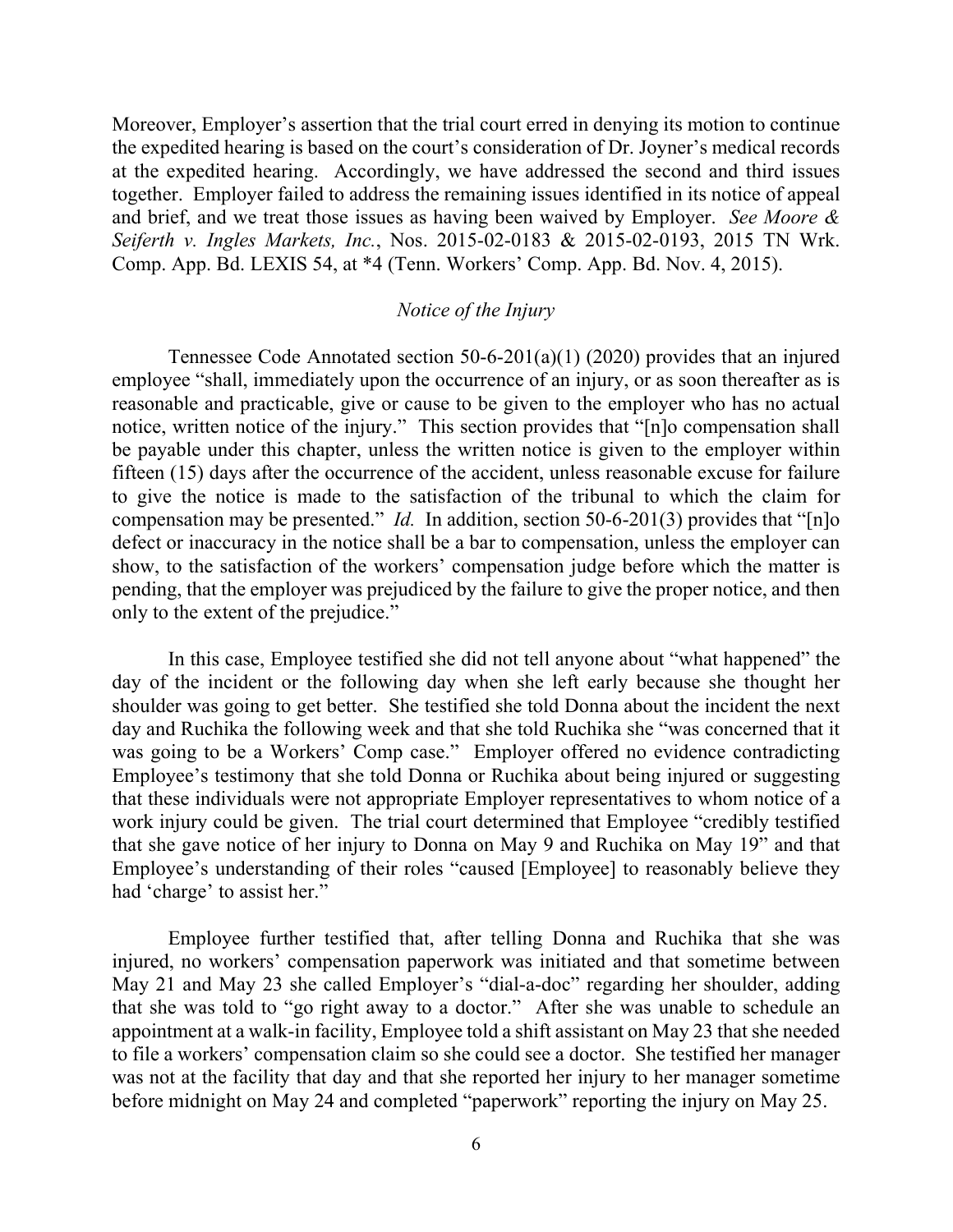Employer asserts in its brief that Employee failed to notify "the proper entities" but failed to offer any testimony or other evidence identifying to whom notice was required to be given. On cross-examination, Employee was asked about reviewing on-line documents or forms in connection with her application to work for Employer and, more specifically, whether she reviewed a manual that told her what to do if she sustained an injury at work. Employee testified she did not recall the document, and Employer did not introduce into evidence any document advising or describing what an employee was to do in the event of a work injury. Employee was asked if it was her understanding that she should tell her manager or Human Resources if she sustained an injury and testified that she had that understanding *after* her injury, adding that "[s]omebody put a notice like that up on the boards, so yes, that would be my understanding now."

The notice provisions of the Workers' Compensation Act have changed little since their 1919 enactment beyond shortening the time in which written notice is to be given from thirty days to fifteen days. *See* Acts 2016, ch. 1056 § 6. In the early years following the enactment of the 1919 Workers' Compensation Act, the Tennessee Supreme Court noted that it had relieved employees from the defense of lack of notice on two grounds:

(1) waiver, based on the conduct of the employer, or [its] representatives, in recognition of the liability; and, (2) excuse, based on various grounds of inability, or faultless omission, of the employee.

*Marshall Const. Co. v. Russell*, 43 S.W.2d 208, 209 (Tenn. 1931). Further, the Court noted that the question of the reasonableness of the excuse is "one peculiarly for the trial [j]udge." *Id.* Although waiver is not expressly addressed in section 50-6-201(a), we are unaware of any statute or appellate opinion excluding waiver as a ground that may relieve an employee from the defense of lack of notice under appropriate circumstances. *See, e.g.*, *Gallatin Aluminum Prods. v. Harris*, No. 01S01-9710-CV-00238, 1998 Tenn. LEXIS 404 (Tenn. Workers' Comp. Panel July 1, 1998).

The trial court concluded that Employee's conversations with the two "learning ambassadors" provided actual notice "within the statutory fifteen days" and that these conversations "were a reasonable excuse for the failure to give written notice within fifteen days." Further, the trial court found "no prejudice" to Employer as a result of any delay in receiving notice, stating in its order that Employer provided "immediate emergency treatment on May 25" and offered no proof of how a delay in treatment from the date of injury until May 25 hampered its investigation. Moreover, the court noted that from the date Employee filed her petition for benefits, Employer could have engaged in discovery, including taking Employee's deposition, but did not do so.

Our review of the record supports the trial court's determination that Employee had a reasonable excuse for her failure to provide timely written notice. We need not decide whether Employer's conduct initially recognizing its liability constituted a waiver of timely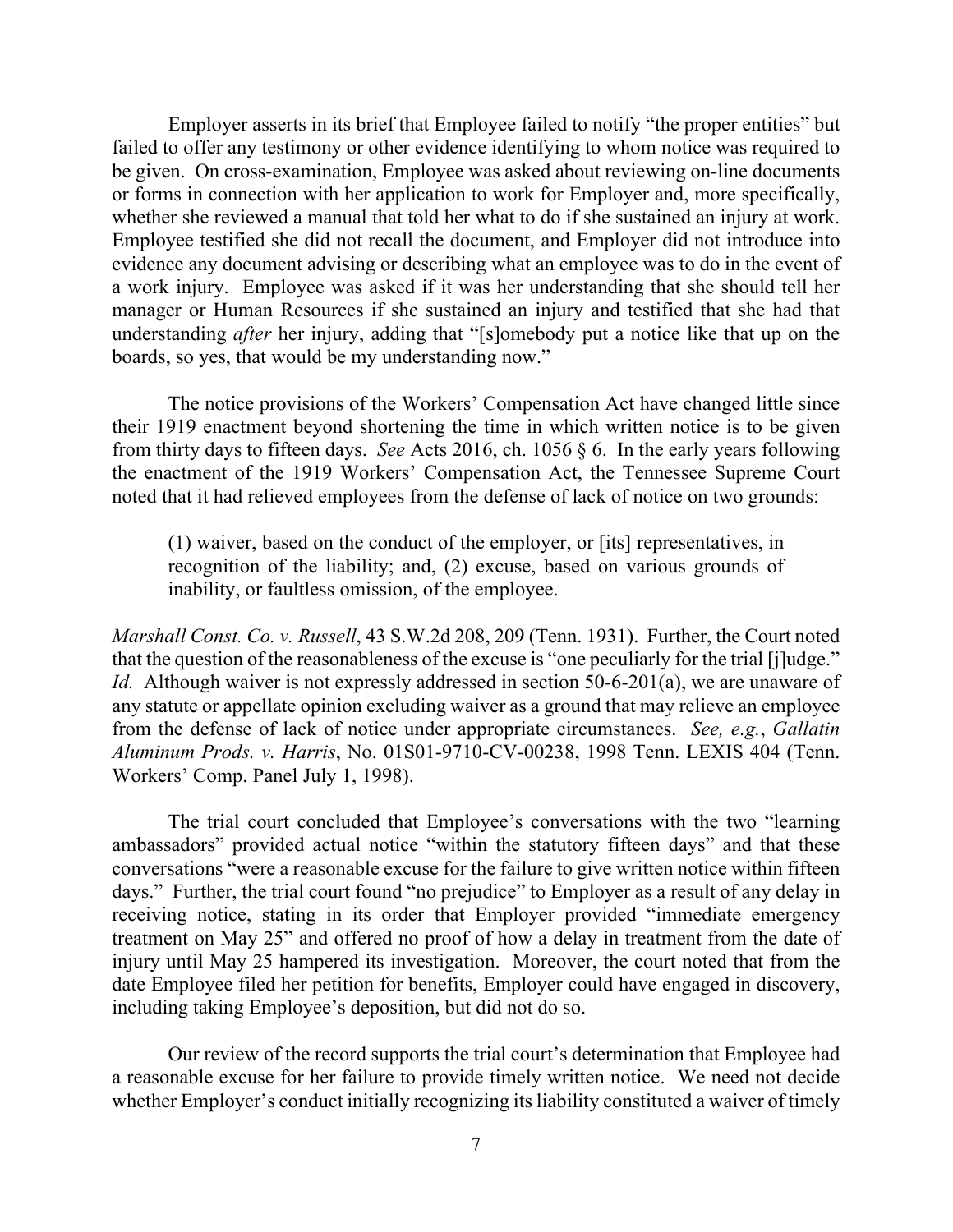notice and conclude the preponderance of the evidence supports the trial court's determination that Employee would likely prevail at trial in establishing she had a reasonable excuse for her failure to timely provide written notice of her alleged injury.

## *Employer's Motion to Continue and Dr. Joyner's Medical Records*

Employer's assertion that the trial court abused its discretion by denying its motion to continue is based upon the court's admission into evidence and its consideration of Dr. Joyner's medical records at the expedited hearing. Citing Tenn. Comp. R. and Regs. 0800- 02-21-.15(1), which addresses expedited hearings, Employer asserts that Employee's March 30, 2021 request for a hearing failed to comply with this rule in that the request was not "accompanied by an affidavit or a . . . Rule 72 declaration . . . [that] contain[ed] a plain, concise statement of the facts and any other documents demonstrating the party is entitled to the requested relief." According to Employer, irrespective of the language of this rule, Employee filed a Rule 72 declaration under oath with exhibits ten days after filing her request for hearing but did not include Dr. Joyner's medical records, which were eventually submitted "forty-two (42) days after the declaration [was filed] and 11 business days before the expedited hearing." Employer contends that Employee's failure to submit Dr. Joyner's medical records with her Rule 72 declaration "runs afoul of [Rule] 0800-02-21-.15(1)'s filing requirements" and that Employer was prejudiced by Employee's failure to comply with the Bureau's rule addressing expedited hearings. Employer asserts it was "inequitably stripped of its right to question and cross-examine Dr. Joyner's medical recordings, including his opinions therein."

As noted by the trial court in its expedited hearing order, Employee was selfrepresented from the time of the filing of her September 2020 petition for benefits until approximately one week after she filed her March 30, 2021 request for hearing. On April 6, 2021, Employee's attorney filed a notice of appearance and, three days later, filed Employee's Rule 72 declaration. Employee's declaration asserted, among other things, that Concentra, the provider Employer authorized to treat Employee, referred Employee to Dr. Joyner "so he could 'evaluate this case and assume management.'" The declaration asserted that Employer subsequently denied her claim due to "Late Report" and that although her claim was denied, she "secured an appointment with Kyle Joyner, M.D.[,] where he ordered an MRI of [her] right shoulder and mentioned the possibility of a surgical repair of [her] shoulder." The trial court noted in its expedited hearing order that it conducted a pretrial hearing on April 19, 2021, "where the parties agreed to a June 8 trial date," adding that "[o]n May 21, [Employee] filed medical records from Dr. Joyner, and on May 24, [Employer] filed its pre-hearing brief." Employer filed its motion to continue four days later, requesting it be allowed to obtain an employer's examination of Employee and to depose Dr. Joyner.

Relying on *Smith v. La-Z-Boy, Inc.*, No. 2017-01-0003, 2017 TN Wrk. Comp. App. Bd. LEXIS 52 (Tenn. Workers' Comp. App. Bd. Aug. 31, 2017), the trial court determined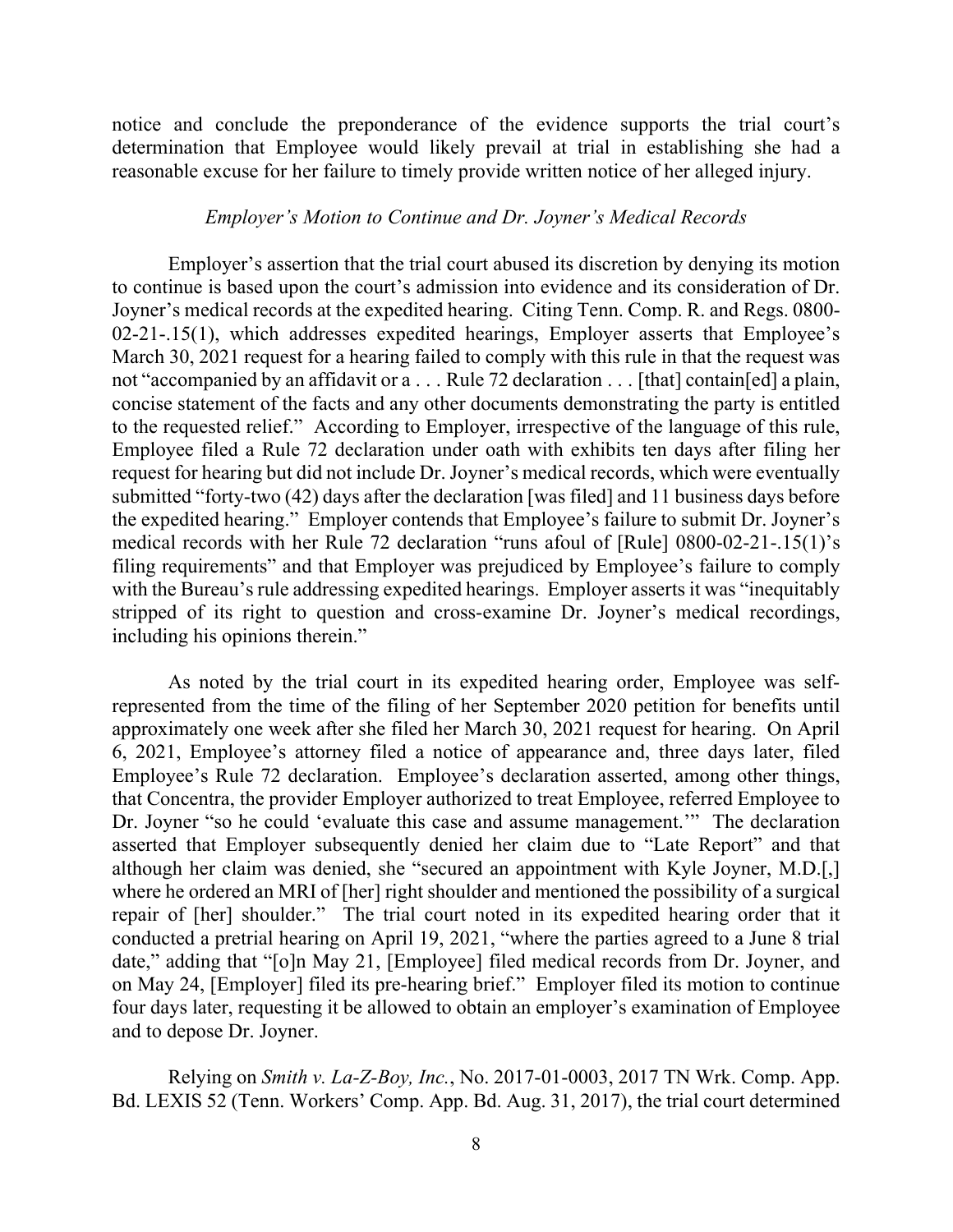that Employee's declaration filed on April 9, 2021 met the requirements of Rule 0800-02- 21-.15(1) in that the declaration was filed "in association with the request for hearing . . . [and need not be] filed concurrently or contemporaneously with the request for hearing." Applying "the same logic from *Smith*" to Dr. Joyner's medical records, the trial court determined that "accompanied by" did not require Dr. Joyner's medical records "to be filed concurrently or contemporaneously with the hearing request." Noting that Dr. Joyner's April 2021 record recommending surgery did not exist when Employee filed her request for hearing, the court said that once Employee's attorney became involved in the case, "he disclosed records as they were received." The court rejected Employer's argument that it did not have the opportunity to question or cross-examine Dr. Joyner regarding his opinions, stating that Employer "received Dr. Joyner's records on May 21, . . . [was] aware of compensability and medical causation as issues . . . since at least February 2, [and its] attorney voiced no concerns regarding the need for an employer's examination at the pretrial hearing, where she agreed to the June 8 hearing date." Citing *Smith v. The Newman Grp., LLC*, No. 2015-08-0075, 2015 TN Wrk. Comp. App. Bd. LEXIS 30, at \*9 (Tenn. Workers' Comp. App. Bd. Sept. 21, 2015) for the principle that "trial courts have been charged with controlling the pace of litigation," the court found "no good cause to continue the hearing."

Employer contends it was prejudiced by Employee's alleged failure to comply with Rule 0800-02-21-.15(1), in that it was "stripped it of its right to question and cross-examine Dr. Joyner[]," and that "[t]his, coupled with basic principles of statutory and regulatory interpretation, provide [the Appeals Board] with a sufficient basis to find that the trial court abused its discretion . . . in denying Employer's Motion to Continue, and . . . allowing [Dr. Joyner's] medical records into evidence."

An abuse of discretion occurs when a trial court "applies an incorrect legal standard, or reaches a decision which is against logic or reasoning that causes an injustice to the party complaining." *Milan Supply Chain Sols., Inc. v. Navistar, Inc.*, No. W2018-00084-SC-R11-CV, 2021 Tenn. LEXIS 243, at \*37 (Tenn. Aug. 2, 2021). "The abuse of discretion standard does not permit the appellate court to substitute its judgment for that of the trial court." *Id.* at \*81-82 (quoting *Eldridge v. Eldridge*, 42 S.W.3d 82, 85 (Tenn. 2001)). We conclude the trial court correctly interpreted Rule 0800-02-21-.15(1) and did not apply an incorrect standard. Further, we conclude the trial court's decision was not contrary to logic or reasoning. Although the result reached by the trial court did not allow Employer additional time to conduct an employer's medical examination or to engage in discovery concerning Dr. Joyner's medical records or his medical opinions prior to the expedited hearing, Employer is not foreclosed from doing so on remand of this case or from requesting an expedited hearing, if necessary, should it determine an employer's medical examination, further discovery, or a request for hearing to be in its best interests. Accordingly, we conclude that, under the circumstances presented at this stage of the case, the trial court did not abuse its discretion in denying Employer's motion to continue the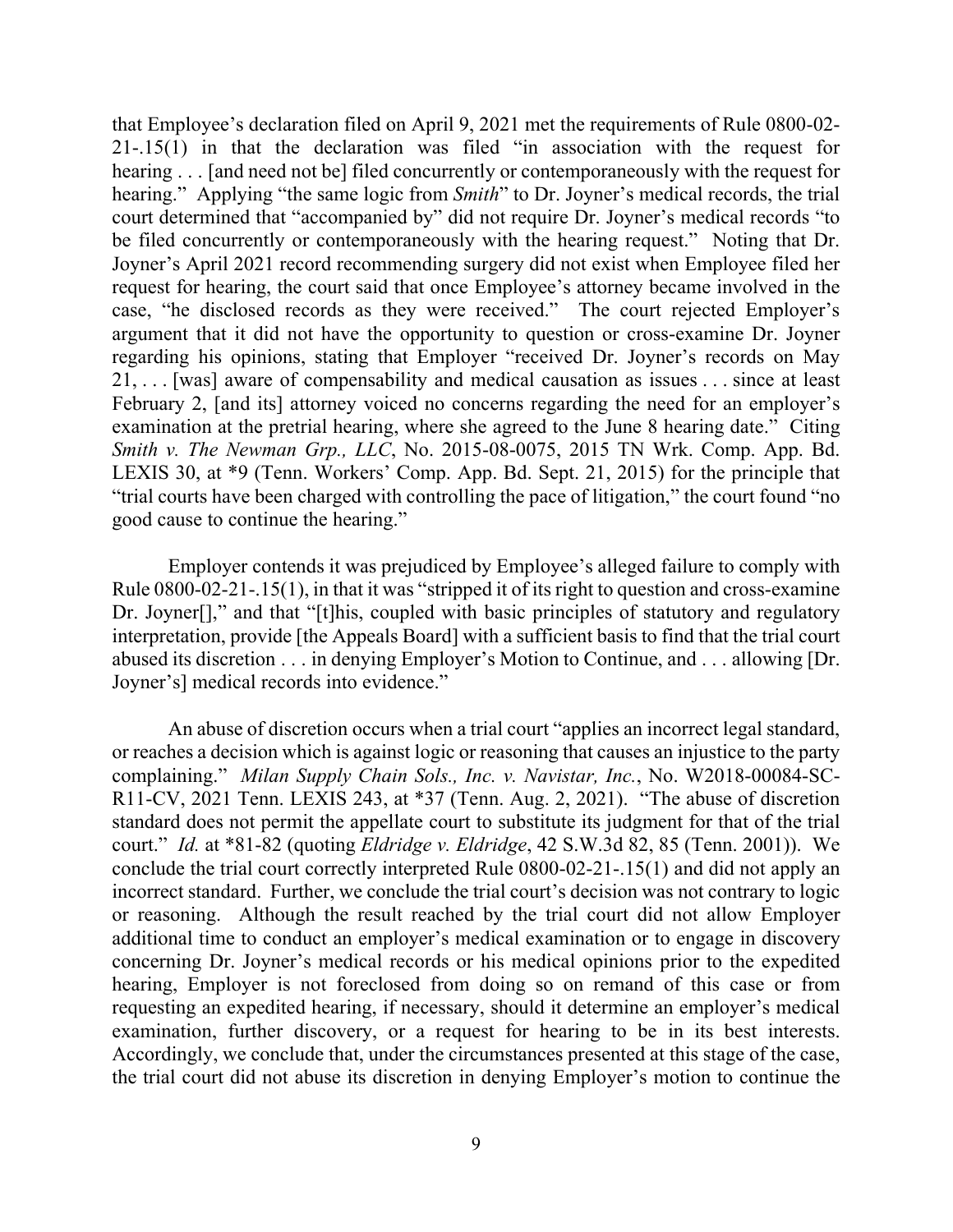expedited hearing or in allowing into evidence and considering Dr. Joyner's medical records.

# **Conclusion**

For the foregoing reasons, we affirm the trial court's Expedited Hearing Order Granting Medical Benefits and remand the case. Costs on appeal are taxed to Employer.